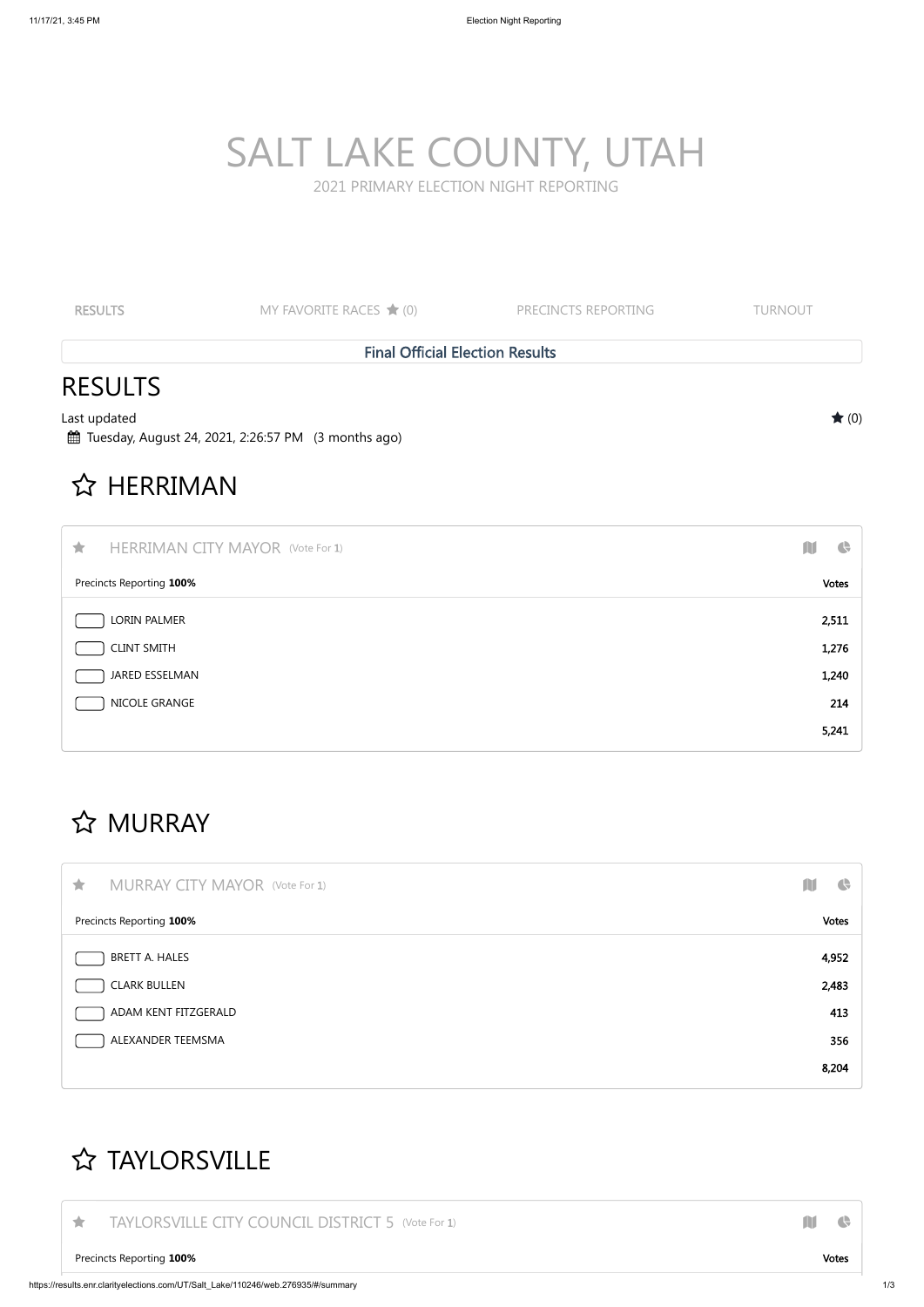| LARRY JOHNSON        | 623   |
|----------------------|-------|
| ROBERT (BOB) KNUDSEN | 509   |
| PAUL R. SCHULTE      | 424   |
|                      | 1,556 |

## **☆ WEST JORDAN**

| WEST JORDAN CITY COUNCIL AT LARGE (Vote For 3)<br>宜 | $\bigoplus$ |
|-----------------------------------------------------|-------------|
| Precincts Reporting 100%                            |             |
| PAMELA BLOOM                                        | 4,076       |
| <b>KAYLEEN WHITELOCK</b>                            | 4,007       |
| <b>KELVIN GREEN</b>                                 | 3,418       |
| <b>CHAD LAMB</b>                                    | 3,135       |
| MIKEY SMITH                                         | 1,871       |
| MIKE S. WITHERS                                     | 1,737       |
| CRAIG F. HEATH                                      | 1,236       |
| <b>TYRONE FIELDS</b>                                | 705         |
|                                                     | 20,185      |

## **☆ WEST VALLEY**

| <b>WEST VALLEY CITY MAYOR (Vote For 1)</b><br>宜 | $\bigoplus$<br>N |
|-------------------------------------------------|------------------|
| Precincts Reporting 100%                        | <b>Votes</b>     |
| <b>KAREN LANG</b>                               | 3,744            |
| <b>STEVE BUHLER</b>                             | 2,595            |
| TOM HUYNH                                       | 2,397            |
| ARNOLD M JONES                                  | 591              |
|                                                 | 9,327            |